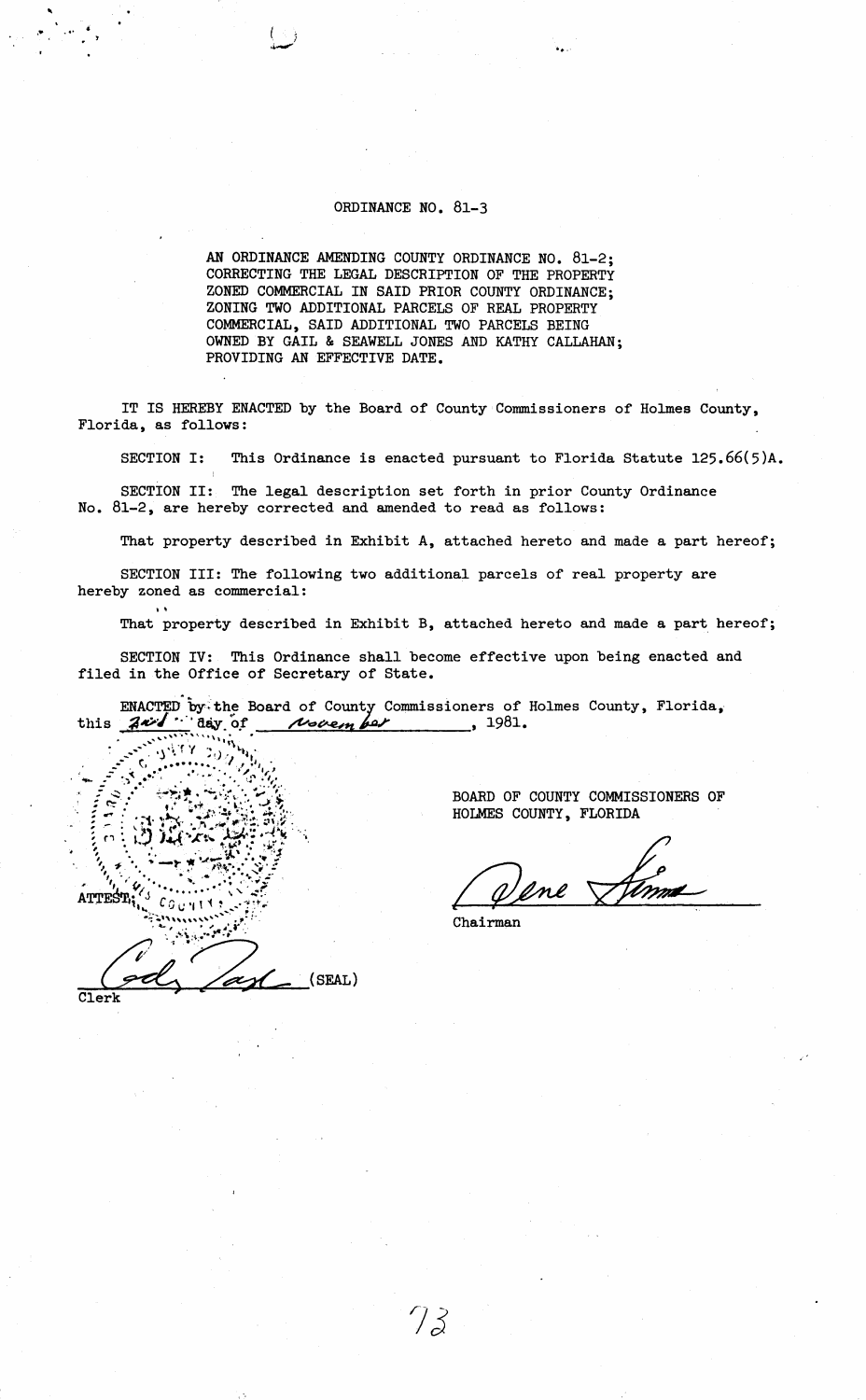## EXHIBIT A

i  $\overline{\phantom{a}}$ 

----- ---\_\_\_\_\_\_\_\_\_\_\_\_\_\_\_\_\_\_\_\_\_\_\_\_\_\_\_\_\_ ;...\_ \_\_\_\_\_\_\_\_\_ ,;...\_ \_\_\_ \_

## ZONING LEGAL ALONG **INTERSTATE** 10 IN HOLMES COUNTY, FLORIDA

## SEPTEMBER 25; 1981

A 300.00 feet strip of land North of and contiguous to Interstate 10 located in Section 7, Township 4 North, Range 14 West, Holmes County, Florida, and more particularly described by metes and bounds as follows:

Begin at the Southwest corner of Lot 9 of Idlewood Subdivision, a subdivision as per map or plat thereof recorded in Plat Book 2, Page 6 of the Public Records of Holmes County, Florida, and run thence North 01 degrees 28 minutes 37 seconds East along the West boundary of said Lot 9 a distance of 300.05 feet;

Thence North 87 degrees 29 minutes 09 seconds West 1594.12 feet; Thence North 78 degrees 53 minutes 24 seconds West 467.72 feet; Thence North 87 degrees 15 minutes 03 seconds West 502.99 feet; Thence North 74 **degrees** 20 minutes 40 seconds West 920.64 feet; Thence South 16 **degrees** 54 minutes 18 seconds West 250.00 feet; Thence North 73 degrees 05 minutes 42 seconds West 107.20 feet; Thence North 33 degrees 53 minutes 41 seconds West 124.62 feet; Thence North 08 degrees 57 minutes 16 seconds West 88.94 feet; Thence South 81 degrees 02 minutes 44 seconds West 50.00 feet to the

limited access Right of Way of Interstate 10, State Road No. 8; Thence Southerly and Easterly along said Right of Way as follows: South 08 degrees 57 minutes 16 seconds East 100.00 feet; Thence South 33 degrees 53 minutes  $41$  seconds East 153.49 feet; Thence South 73 degrees 05 minutes 42 seconds East 590.66 feet; Thence South 75 degrees 35 minutes 12 seconds East 498.89 feet; Thence South 87 degrees 15 minutes 03 seconds East 511.70 feet; Thence South 78 degrees 53 minutes 24 seconds East 468.34 feet; Thence South 87 degrees 29 minutes 09 seconds East 1622.10 feet to the

Point of Beginning.

Also:

Lot 11 of Idlewood Subdivision, a subdivision as per map or plat thereof recorded in Plat Book 2, Page 6 of the Public Records of Holmes County, Florida. ,

Also:

A 300.00 feet strip of land North of and contiguous to Interstate 10, located in Section 12, Township 4 North, Range 15 West, Holmes County, Florida, more particulary described by metes and bounds as follows:

Commence at the Northeast corner of Section 12, Township 4 North, Range 15 West, Holmes County, Florida, and ruu thence South 01 degrees 37 minutes 26 seconds West 3063.22 feet;

Thence North 88 degrees 22 minutes 34 seconds West 145.00 feet to a point on the limited access Right of Way of Interstate 10, State Road No. 8, for the Point of Beginning;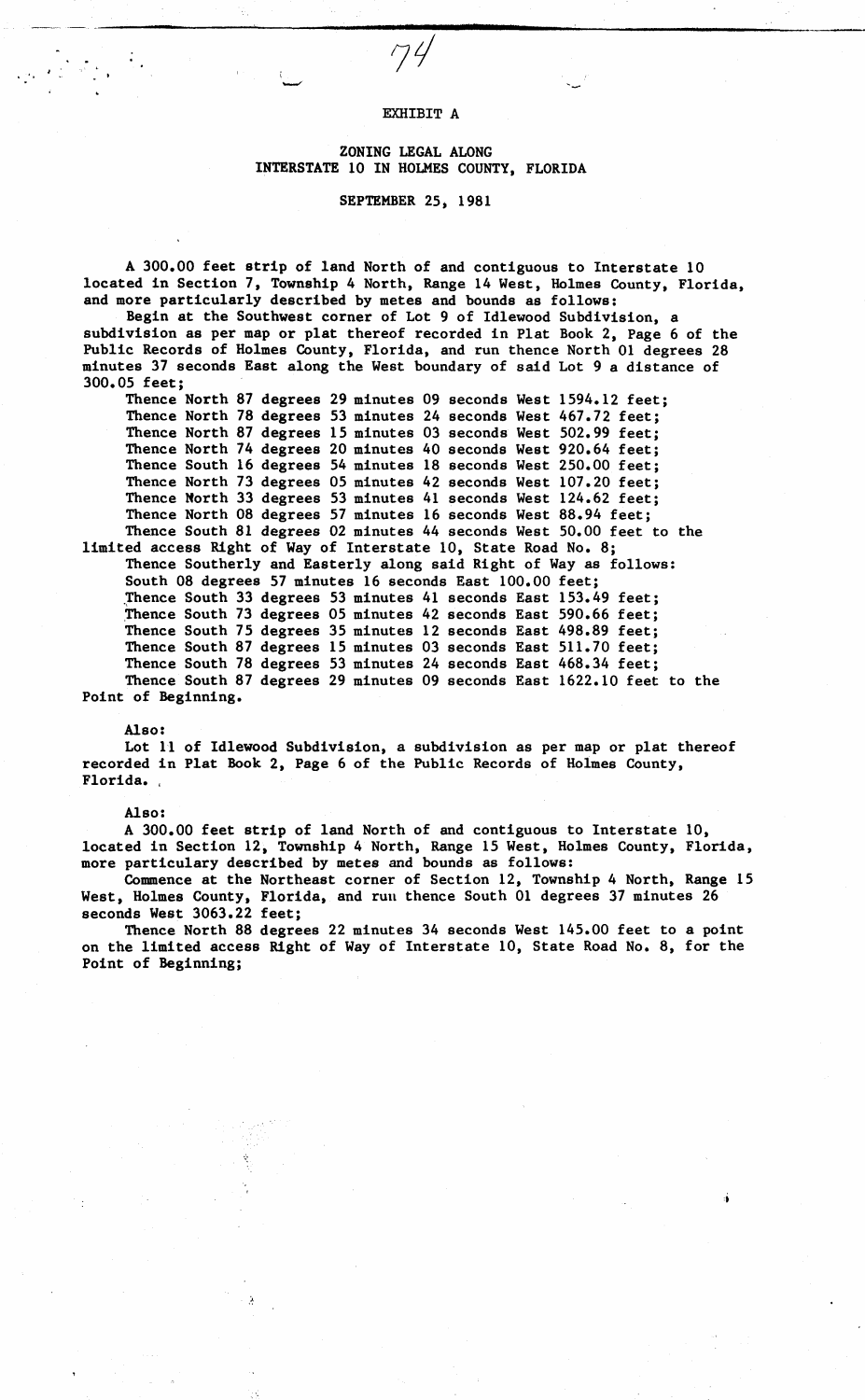**-**  $\left\{\n \begin{array}{ccc}\n \text{I} & \text{I} & \text{I} \\
\text{I} & \text{I} & \text{I}\n \end{array}\n\right.\n\right\}$ EXHIBIT A  $(cont.)$ 

Zoning Legal Along Interstate 10 in Holmes County, Florida September 25, 1981 **Page** Two

 $\sim 10^{12}$  km  $^{-1}$ 

From said Point of Beginning run Westerly along said Right of Way boundary as follows: South 42 degrees 36 minutes 43 seconds West 279.45 feet; Thence South 88 degrees 50 minutes 47 seconds West 353.28 feet; Thence South 77 degrees 22 minutes 51 seconds West 379.57 feet; Thence South 85 degrees 29 minutes 53 seconds West 300.00 feet; Thence leaving said Right of Way boundary run North 4 degrees 30 minutes 07 seconds West 300.00 feet; Thence North 85 degrees 29 minutes 53 seconds East 278. 71 feet; Thence North 77 degrees Thence North 88 degrees Thence North 42 degrees 36 minutes 43 seconds East 151.38 feet; Thence South 47 degrees 23 minutes 17 seconds East 300.00 feet to the Point of Beginning. **Also:**  22 minutes 51 50 minutes 47 seconds East seconds East 388.40 255.33 feet; feet; A 300.00 foot strip of land South of Interstate 10, State Road No. 8, in Section 12, Township 4 North, Range 15 West, Holmes County, Florida, more particularly described as follows: Commence at the Northeast corner of said Section 12 and run thence South 01 degrees 37 minutes 26 seconds West 4531.45 feet; Thence North 88 degrees 22 minutes 34 seconds West to 151.00 feet to the limited access Right of Way of Interstate 10, State Road No. 8, for the Point of Beginning; ,From said Point of Beginning run Westerly along said Right of Way boundary as follows: North 36 degrees 01 minutes 55 seconds West 260.95 feet; Thence North 73 degrees 25 minutes 36 seconds West 485.97 feet; Thence North 82 degrees 50 minutes 21 seconds West 560.00 feet; Thence North 79 degrees 39 minutes 47 seconds West 529.69 feet; Thence North 87 degrees 29 minutes 09 seconds West 1000.00 feet; Thence North 88 degrees 13 minutes 38 seconds West 578.00 feet to the Right of Way of State Road S-173; Thence South 17 degrees 20 minutes 18 seconds 207.74 feet; Thence South 30 degrees 22 minutes 58 seconds West 113.77 feet; Thence South 88 degrees 13 minutes 38 seconds East 686.28 feet; Thence South 87 degrees 29 minutes 09 seconds East 977.55 feet; Thence South 79 degrees 39 minutes 47 seconds East 517.50 feet; Thence South 82 degrees 50 minutes 21 seconds East 543.62 feet; Thence South 73 degrees 25 minutes 36 seconds East 359.74 feet; Thence South 36 degrees 01 minutes 55 seconds East 68.42 feet; Thence South 02 degrees 17 minutes 02 seconds East 159.00 feet; Thence North 87 degrees 42 minutes 58 seconds East 300.00 to the Westerly limited access Right of Way of said Interstate 10, State Road No. 8;

Thence North 02 degrees 17 minutes 02 seconds *West* along said Right of Way boundary 250.00 feet to the Point of Beginning.